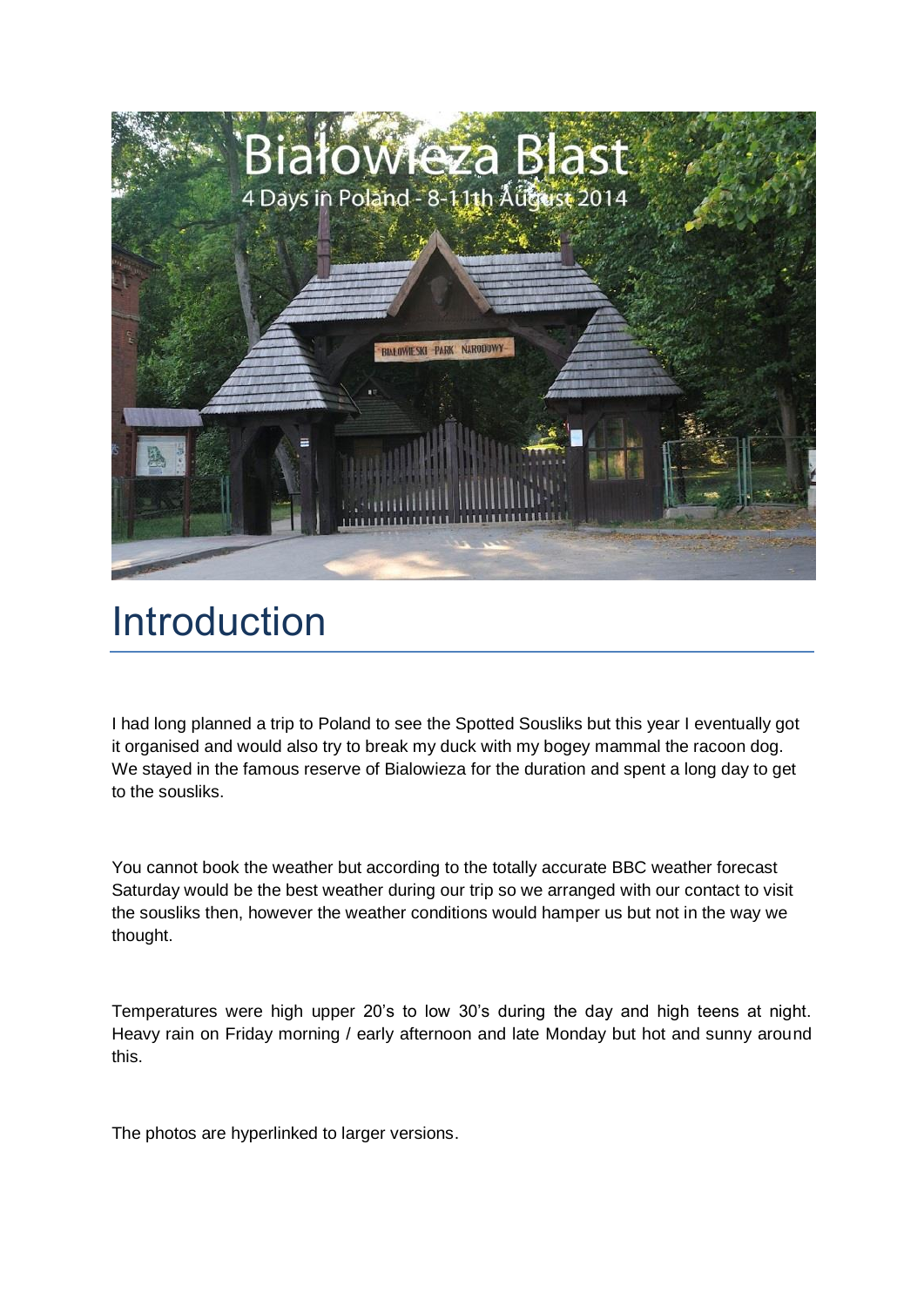# **Diary**

#### **8 th August 2014**

We flew in to Warsaw Modlin in torrential rain and with traffic incredible slow we had to change our plans and ended up at Treblinka, which in the terrible conditions was apt for the location. We spent some time here literally soaking up the atmosphere. We left and headed for our destination the Bialowieza forest. As we arrived the rain finally relented and we found somewhere to stay for the duration.

After a quick unpack we headed out for a walk near Narewka Bridge, here we had a nice family of red backed shrikes and several dragonfly species were nice, but Anna spotted a shrew and after some nice views we identified it as common shrew, a fieldfare was an unexpected sighting. We got some food and then headed into a nearby part of the forest to search for bison as dusk fell. We had no luck but did see a couple of wild boar and heard tawny owls calling before heading for some well-earned sleep; a mouse sp crossed the road on the way back.

#### **9 th August 2014**

We were up at dawn and had a quick look for Bison but had no luck at any of the recommended sites, we could not linger as we had an epic day planned but did stop for some wild boar. We headed off for the 5 hour drive to the SE corner of Poland to meet some researchers, a white tailed eagle, black kite, red foxes and some roe deer were of note on the journey.

We arrived a few mins late and our host had also been delayed by the Police, due to the close proximity to the Ukrainian border this is quite common. We drove to the reserve aptly named Souslik Hills for a guided tour of this rather small 27 hectare site. I was expecting Russian steppe habitat not rolling farmland but nevertheless it is home to approx. 2000 spotted sousliks and we spotted one within a few mins.



Treblinka



White Wagtail



Fieldfare



Red Backed Shrike



Roe Deer



Wild Boar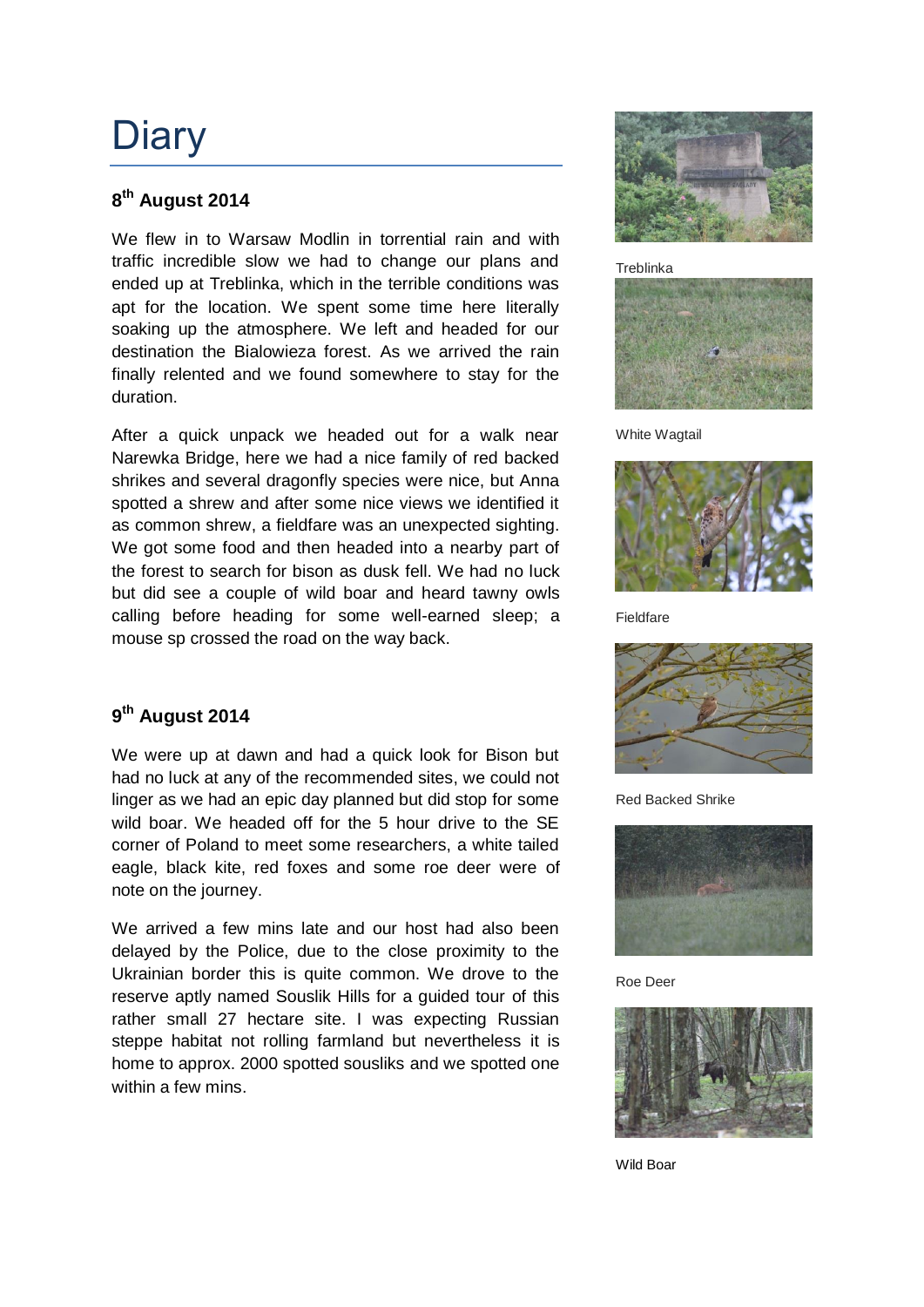We had a good look round and saw all the signs of sousliks such as runs, burrows and crop damage in the adjacent fields all told by the foremost spotted souslik researcher, assisted in translation by his son and he provided us with a plethora of information including his book on the subject (in polish). We also saw evidence of dogs digging up burrows and flyover lesser spotted eagles and Montagu's harriers some of the sousliks major predators. A few butterflies were present on the reserve notably Queen of Spain fritillary.

We had great discussions about the sousliks ecology, how the habitat is managed and how the population has recovered from less than 100 to almost 9000 in Poland. We were informed that the grass had been cut on the reserve especially for our visit to enable us to see the sousliks easier – honoured or what. We settled down to watch the sousliks and had some nice views of them and of field voles which are also plentiful in the reserve, eventually our hosts had to leave and bid us farewell with instructions on what to do if we were stopped by the border patrol.

We stayed a while longer and managed to get some close views of one individual before heading off. We made a stop at the Popówka Reserve where the largest souslik population is present and bumped into our host once more; he was catching some sousliks to translocate to another reserve and had one in a trap to show us.

The grass was quite long and spotting them here would have been much harder. We bid our host farewell and took the long journey home via a quick stop for food a brown hare the only notable sighting. On reaching the forest we took all the minor roads for a night drive, first was an edible dormouse crossing the road followed by a very showy pine marten which was eating the moths attracted to the car headlights, next was a badger and a couple of red deer and then finally a racoon dog but it did not stay for long and disappeared a flypast owl was too quick to ID. The last sighting was a water shrew running about in the road, we spotlighted the meadows for bison but thick mist filled them so we gave up and headed for bed.



Me at the Souslik Hills Reserve



Spotted Souslik



Spotted Souslik



White Stork



Pine Marten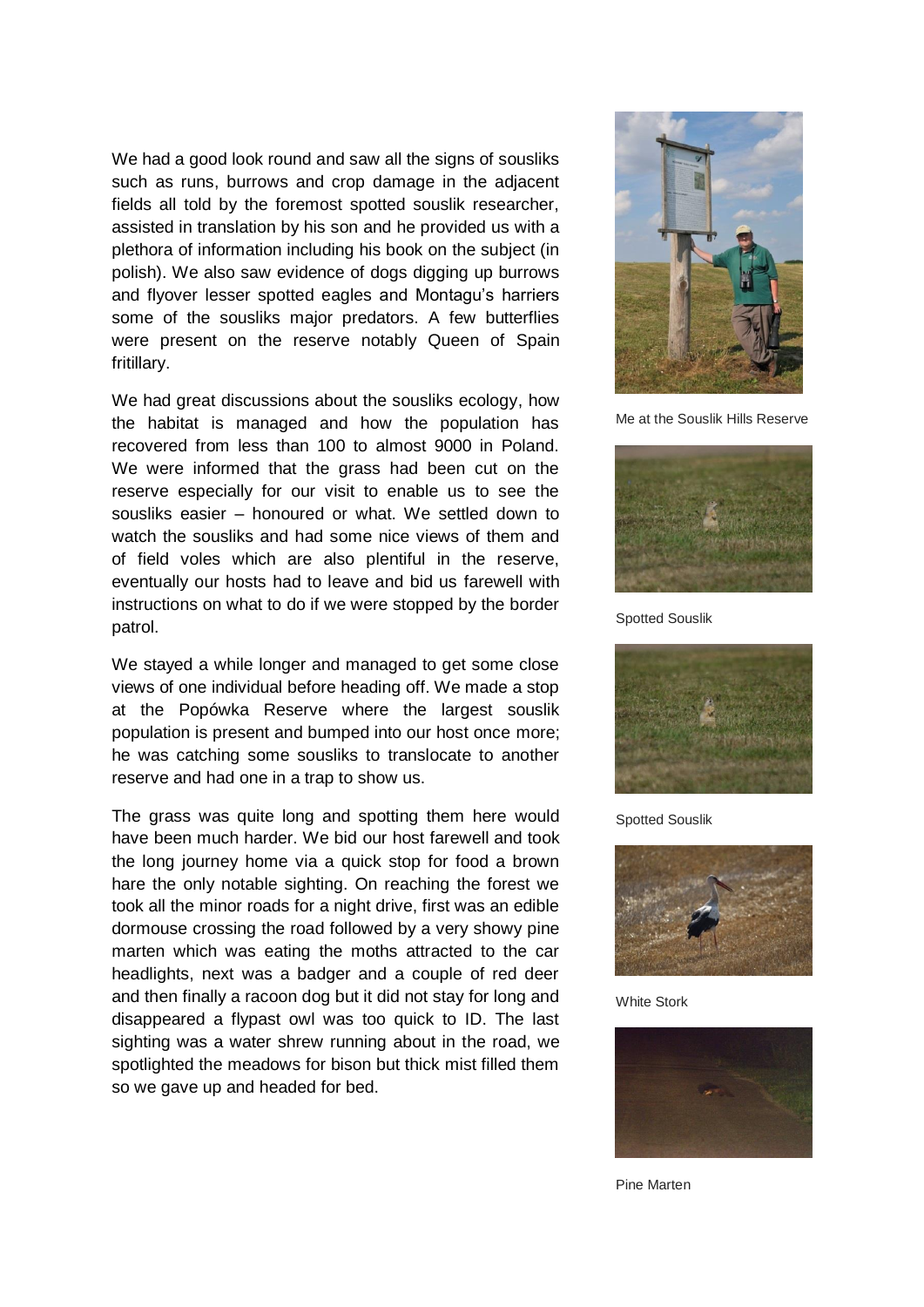#### **10th August 2014**

Again thick mist thwarted us at dawn so after some breakfast we headed to the see the captive bison heard and a few other forest animals Elk, wild boar, red and roe deer, lynx, wild horses, wolves. We grabbed some drinks as the temperature was now quite hot and headed for Topilo for a walk round the lake. Halfway there an accident slowed the traffic down and a fireman directed us round the grim site of a dead cyclist! The lake was an ideal spot to cheer up our spirits the only birds of note were a couple of whooper swans but there were plenty of butterflies and dragonflies including silver washed fritillaries, large coppers and beautiful demoiselles and a cafe for ice cream. We spent the rest of the afternoon doing some general birding at a few sites round the forest we found several wrynecks, hawfinches, treecreeper, loads of red backed shrikes to name a few and in the palace park collared flycatcher, middle spotted woodpecker and icterine warbler were added to the list.

We went for some food and found a cafe just down from the palace park which did traditional Polish food and it was excellent suitably stuffed we headed off to search for bison again as dusk fell, we used one of the observation towers that had a large vista but the mist was creeping in and shortly after we had no view at all, and this was repeated in all the other meadows so it seemed that bison would not added to the trip list. We embarked on a night drive frogs and toads were everywhere this evening and I stopped to inspect many of them, common toad and agile, moor and common frog all present but nothing else.

A dead red squirrel and large sounder of wild boar with tiny humbugs, then another dormouse this time the black face marking was evident - forest dormouse. This was followed by a more accommodating racoon dog. Then it all went quiet for a while with thick mist in the meadows the was still no chance of bison but we did catch up with a couple of foxes and a cracking nightjar sat in the road which flew round us spectacularly taking advantage of the moths attracted to the headlights. We called it a night but added two red deer on the way back to the hotel.



Whooper Swans



Silver Washed Fritilary



Large Copper



Red Fox



Pied Flycatcher



Racoon Dog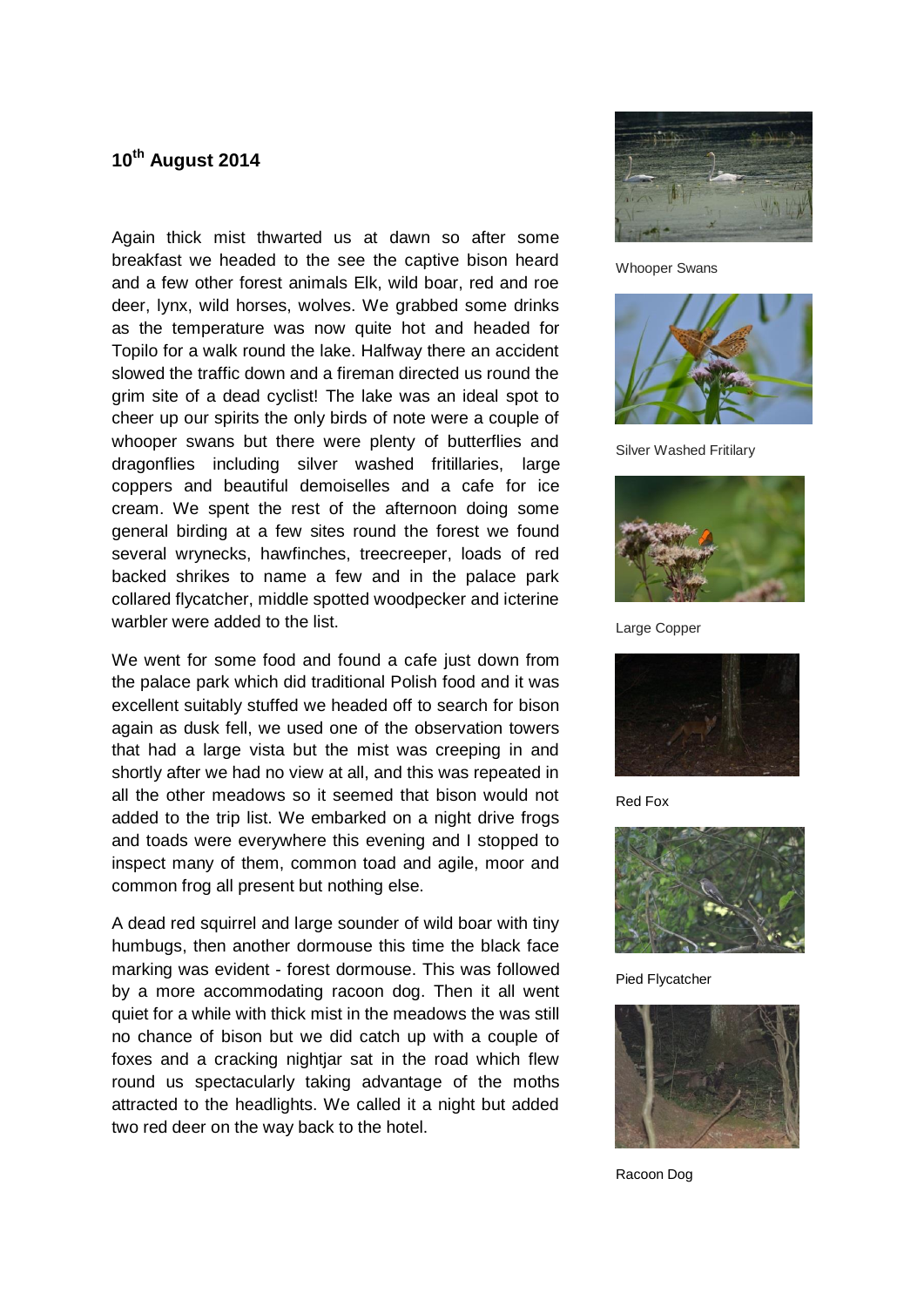#### **11 th August 2014**

Again the early morning mist thwarted our bison viewing opportunities and even when the mist had lifted no bison were spotted, but we did finally spot a live red squirrel during a quick drive along the Narewkowska road. We headed north to the area around Lake Siemianowska for a day's exploring; stopping at several sites around the lake and the surrounding farmland but it was hard going but we added plenty of water bird species such as marsh harrier, great white egret, black and whiskered terns a selection of gulls etc. but nothing really out of the ordinary. We had a selection of nice butterflies, dragonflies and some marsh frogs. And and as the temperature soared to 34°C plenty of ice creams and cold drinks were consumed.

On the way back to the airport we visited Grabarka a historic hill covered in 20,000 crosses and a famous church. We also made a few incidental wildlife stops for grey partridges, white tailed eagle and roe deer. As the heavy rain started once more as we reached the outskirts of Warsaw finishing our trip pretty much as it started.

The only real target missed were the Bison which was largely due to the unforeseen weather conditions, luckily I have seen them in other countries and even in Poland once before.



Map Butterfly



White Stork



Common Darter



Probable Marsh Warbler

| <b>Red Squirrel</b> | <b>Edible Dormouse</b> | <b>Forest Dormouse</b> |
|---------------------|------------------------|------------------------|
| <b>Common Shrew</b> | <b>Water Shrew</b>     | Mouse sp               |
| <b>Pine Marten</b>  | <b>Spotted Souslik</b> | Red Fox                |
| Racoon Dog          | <b>Badger</b>          | <b>Red Deer</b>        |
| Roe Deer            | Wild Boar              | <b>Brown Hare</b>      |
| Field Vole          | Long eared bat sp      | <b>Noctule</b>         |
| Hedgehog sp*        | Mole **                |                        |
|                     |                        |                        |

#### **Mammals - 18**

\*RTA \*\* Signs only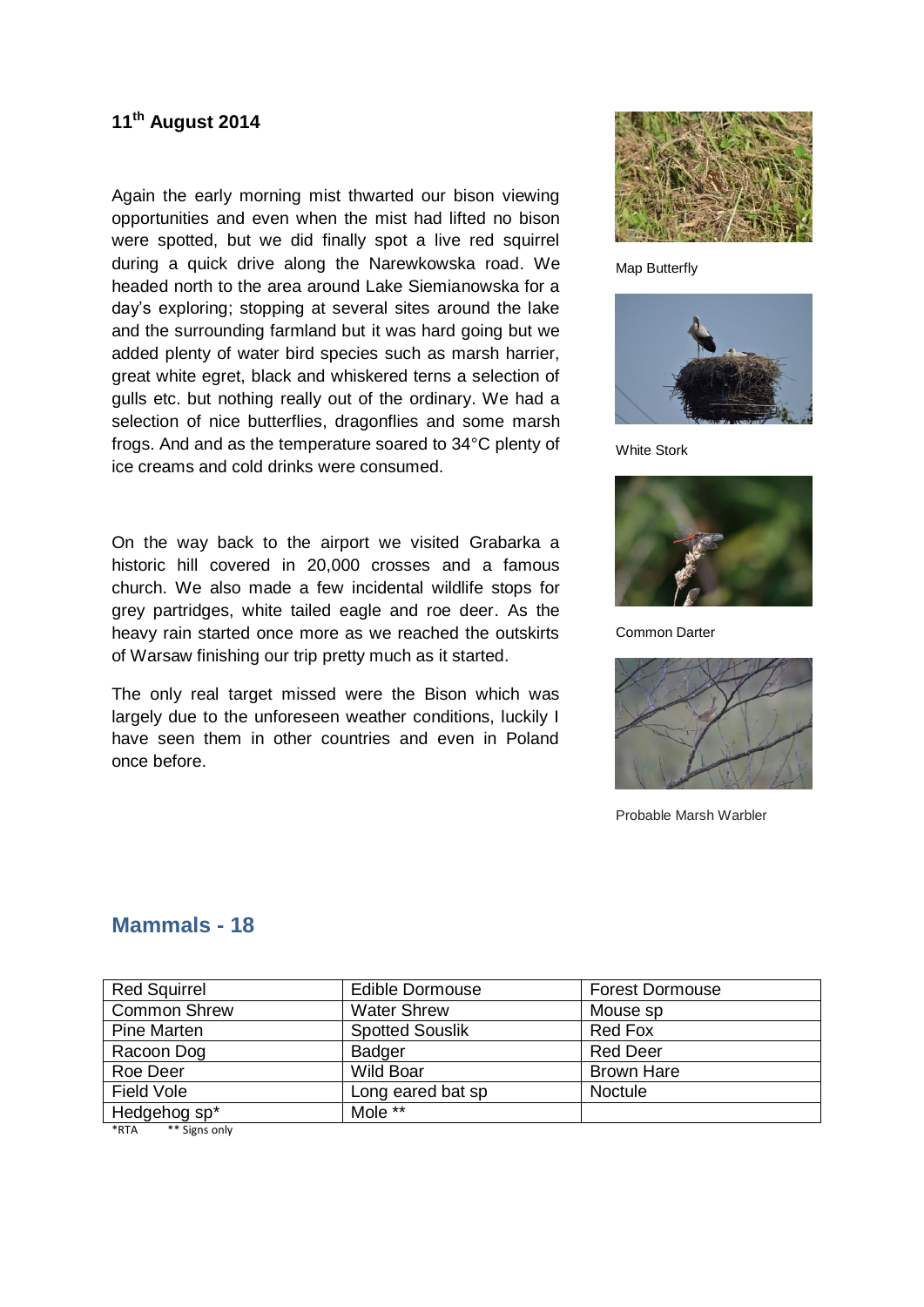## **Birds - 78**

| Cormorant                  | <b>Great White Egret</b>  | <b>Grey Heron</b>           |
|----------------------------|---------------------------|-----------------------------|
| White Stork                | Mute Swan                 | Whooper Swan                |
| Mallard                    | <b>White Tailed Eagle</b> | <b>Lesser Spotted Eagle</b> |
| <b>Black Kite</b>          | <b>Marsh Harrier</b>      | Montagu's Harrier           |
| <b>Buzzard</b>             | <b>Grey Partridge</b>     | Coot                        |
| Lapwing                    | Woodcock                  | <b>Black Headed Gull</b>    |
| <b>Little Gull</b>         | Mediterranean Gull        | Caspian Gull                |
| Common Gull                | Caspian tern              | Whiskered tern              |
| <b>Black Tern</b>          | Feral Pigeon              | Wood Pigeon                 |
| <b>Collared Dove</b>       | <b>Tawny Owl</b>          | Nightjar                    |
| Swift                      | <b>Great Spotted</b>      | <b>Middle Spotted</b>       |
|                            | Woodpecker                | Woodpecker                  |
| Wryneck                    | <b>Skylark</b>            | <b>Sand Martin</b>          |
| <b>Barn Swallow</b>        | <b>House Martin</b>       | <b>Meadow Pipit</b>         |
| White Wagtail              | <b>Yellow Wagtail</b>     | Wren                        |
| <b>Dunnock</b>             | Robin                     | <b>Black Redstart</b>       |
| Fieldfare                  | Song Thrush               | Mistle Thrush               |
| <b>Blackbird</b>           | Blackcap                  | Marsh Warbler               |
| <b>Icterine Warbler</b>    | Chiffchaff                | Spotted Flycatcher          |
| <b>Collared Flycatcher</b> | <b>Pied Flycatcher</b>    | <b>Reed Warbler</b>         |
| <b>Blue Tit</b>            | Willow tit                | Nuthatch                    |
| Treecreeper                | <b>Red backed Shrike</b>  | Magpie                      |
| Jay                        | Jackdaw                   | Rook                        |
| Raven                      | Starling                  | <b>House Sparrow</b>        |
| <b>Tree Sparrow</b>        | Chaffinch                 | Linnet                      |
| Goldfinch                  | Hawfinch                  | <b>Reed Bunting</b>         |
| Yellowhammer               | <b>Corn Bunting</b>       | <b>Great Tit</b>            |

## **Herps - 7**

| Common Toad | Common Frog | Agile Frog |
|-------------|-------------|------------|
| Moor Frog   | Marsh Frog  | Pool Frog  |
| Lizard sp   |             |            |

## **Insects - 27**

| Tortoishell sp              | Map                         | <b>Red Admiral</b>              |
|-----------------------------|-----------------------------|---------------------------------|
| Peacock                     | Queen of Spain Fritillary   | <b>Silver Washed Fritillary</b> |
| Large Copper                | Common Blue                 | Large White                     |
| <b>Green Veined White</b>   | <b>Brimstone</b>            | Wood White                      |
| <b>Purple Edged Copper</b>  | Comma                       | <b>Ruddy Darter</b>             |
| <b>Emperor Dragonfly</b>    | <b>Brown Hawker</b>         | <b>Brilliant Emerald</b>        |
| <b>Black Tailed Skimmer</b> | Southern Hawker             | <b>Common Blue Damselfly</b>    |
| <b>Banded Demoiselle</b>    | <b>Beautiful Demoiselle</b> | Large red Eyed Damselfly        |
| <b>Azure Blue Damselfly</b> | <b>Common Darter</b>        | <b>Common Blue Damselfly</b>    |